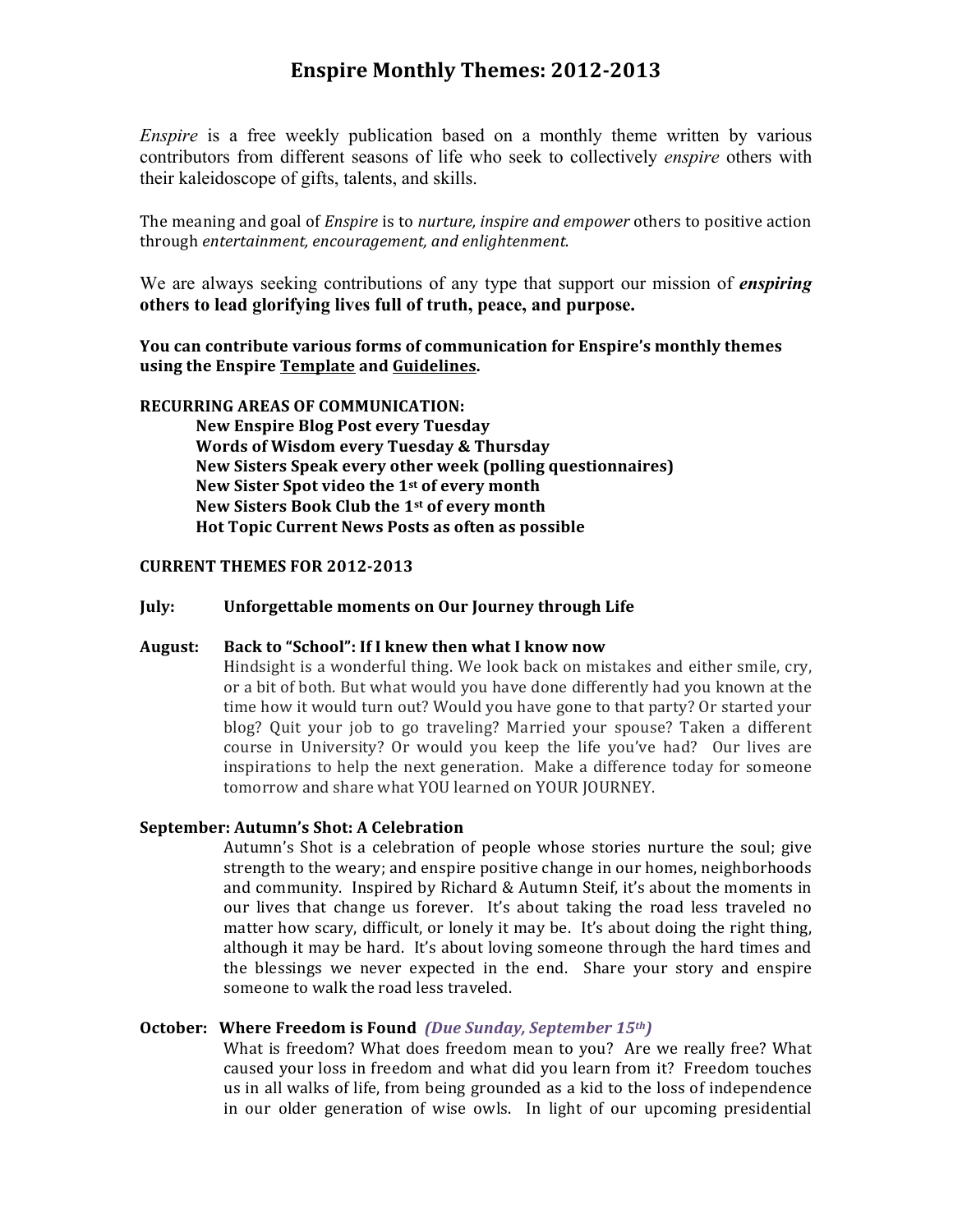elections, it's a reminder that freedom comes in many forms, but we pay for it too. Can we really find freedom in the trenches where lives are lost?

# **November: My Recipe for Success** *(Due Sunday, November 4th)*

Do you like cooking? Do you like good food and company? Take that love, and turn it into a cooking recipe. It can be based on school; sports; friendships; blogging; business; entrepreneurship; social networking; and more. What ingredients do you need to succeed, and what guests should be invited to make it a really good party afterward?

**December:** Hospitality is in the \_\_\_\_\_\_ *(Due, Sunday, November 18th)* 

Tattered rags, dirty dishes, laughs over coffee, and girls night out. Hospitality comes in many forms. Why, When, Where, and How can we fill that incessant need for time together sharing love and laughter? From locker rooms, grocery stores, and homes: Who have you felt hospitality from in the least likely of places?

- **January:** Taking Care of the "Temple" Once & For All *(Due, Sunday, December 9th)* New Year's Resolutions come and go. What have you found that has worked for you? Whether in health, work, or family. Change never comes easy, habits are hard to break, but they happen all the time. Let's celebrate what you did accomplish this past year and encourage others to find the same success in 2013.
- February: Love & Temptation: The Greatest Battle of All Time & How to Win it *(Due, Sunday, January 13th)* Your spouse, your friend, your family and chocolate truffles: the temptation to fall away from what matters most. Is love more than a feeling? Can it be found? What does it look like and how do we know we have it? Is it worth keeping? How do we keep it? How does Love really win out? Is it possible to

*SPECIAL:* **March Madness: My Top Technology Must Have's**

love someone forever? Is it possible to be loved forever?

**March:** Grace based Living: What it really looks like *(Due, Sunday, February 10th)* From prayers to presidential speeches, the word grace has been misused over the centuries. Grace is something to be understood, but never fully realized; something to be desired, but something we rarely find from others in the world. Grace, more precious than the most prized possession, is found in the least likely of places. What is grace? Why do we need it, how do we get it, and how can we share it?

# *SPECIAL:* **Death and Taxes**

April: **In Whom Do I Trust?** *(Due, Sunday, March* 10<sup>th</sup>) Trust is something we choose to do and not do everyday without even realizing it. What does trust look like? How do you know who to trust? How can *you* be trustworthy? What does building trust look like? Once broken, once lost, can it be regained? How do you know it isn't just wishful thinking? Share what trust looks like to you in your home, on your team, with friends, in your workplace and even with God.

#### *SPECIAL***: Time, Space, and God**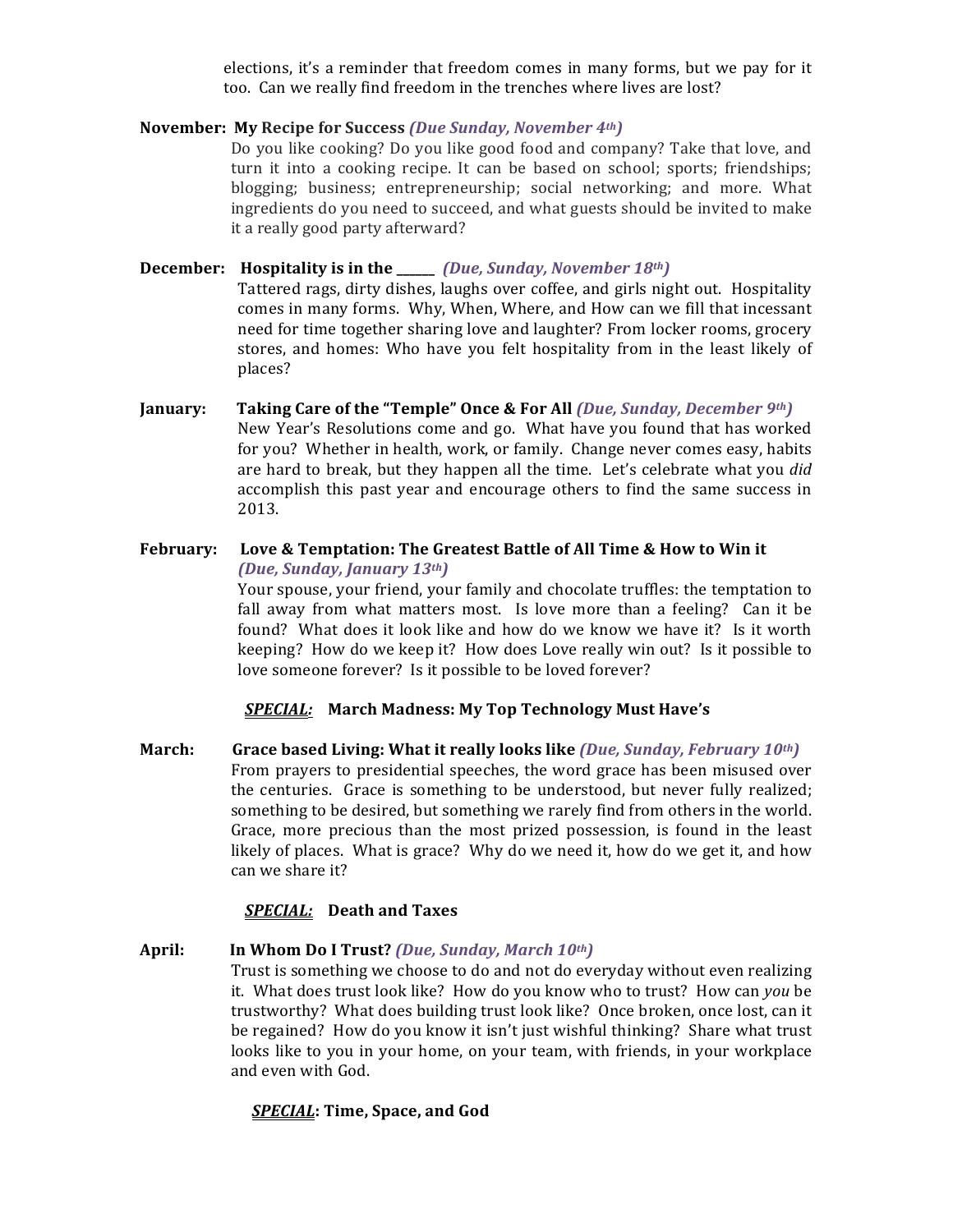#### **May: Making Time for God, Our Family, & Others Last Forever** *(Due, Sunday, April 14th)*

Is there ever enough time in the day? Or do our priorities need re-alignment? How can we possibly make time for all of what life brings? Can you? How do you know what is the most important thing to tackle in a day and how do you let your boss in on that secret? Whether a kid, a parent, a boss, or friend, we all struggle with time commitment. What's the key to making it a struggle no more? How do we make a lasting impact on our family?

# **SPECIAL:** Blooms worth Buying

# **June: Overcoming Fear Forever** *(Due, Sunday, May 12th)*

Toddlers don't have it and adults are full of it. Fear of heights, fear of love, fear of failure, or fear of spiders. Where does fear come from? Is fear ever good? When is it bad and how do we overcome it? Have you ever been let down when you faced your fears? Share what "fruit" overcoming fear can bear. Share your story, even if you are afraid to.

# *SPECIAL***: Fear & Faith in Action**

# **July: Faith that Moves Mountains** *(Due, Sunday, June 16th)*

What is faith? Is faith only for the religious? Is science a faith based religion? Why are there so many different faiths? What does a faithful person look like? Why is that a desirable trait? Does faith really move mountains?

# *SPECIAL:* **Making Memory Loss a Family's Gain**

# **August: Forgiveness and Forgetfulness** *(Due, Sunday, July 14th)*

Is forgiveness really necessary? How do we forgive those who aren't sorry? Should we? Can we really forgive and forget? You'd like to forget that old boyfriend, that bad grade, that nasty thing you said, and why you shouldn't. Can we really find freedom in forgiveness? Let's see what you think.

# Possible Future Themes for 2013-2014

If  $E=mc^2$ , then why does my body not stay in motion? Worry Making Goals Stick The DNA of Putting Other First Peer Pressure Gratitude How to Find the Right Coach Living Frugally Patience for the Driven **Balance beyond Belief** Power Filled Prayers Intimacy in marriage Loving a flawed person Dunking Doubt Secure our Insecurities Coveting: Don't Do It! Taming the Tongue Loving Our Families